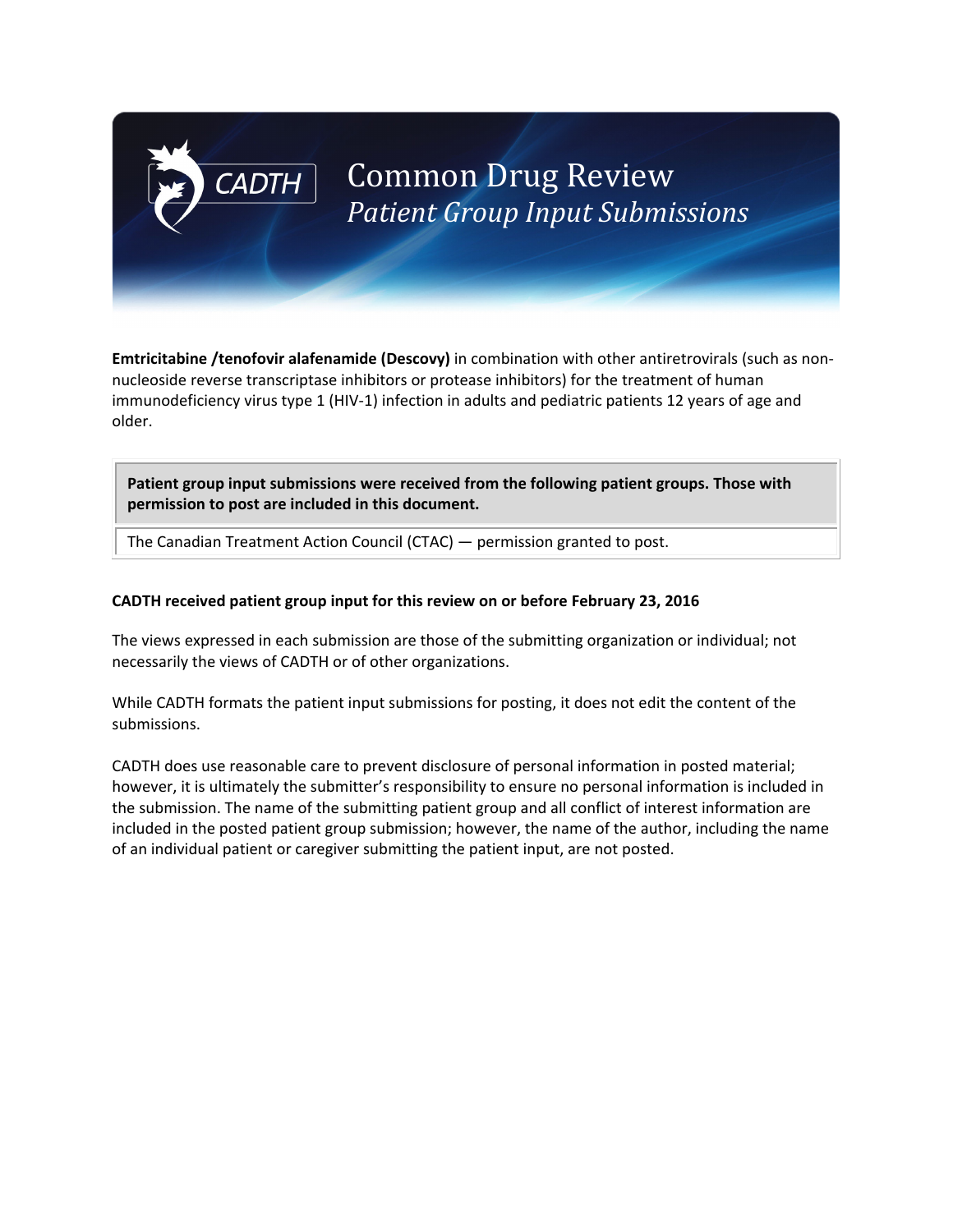# **The Canadian Treatment Action Council (CTAC)**

| Name of the drug CADTH is reviewing and indication(s)<br>of interest |           | Emtricitibine/Tenofovir Alafenamide |
|----------------------------------------------------------------------|-----------|-------------------------------------|
| Name of the patient group                                            |           | <b>CTAC</b>                         |
| Name of the primary contact for this submission:                     |           |                                     |
| Position or title with patient group                                 |           |                                     |
| Email                                                                |           |                                     |
| Telephone number(s)                                                  |           |                                     |
| Name of author (if different)                                        |           |                                     |
| Patient group's contact information:                                 | Email     |                                     |
|                                                                      | Telephone |                                     |
|                                                                      | Address   | 555 Richmond St. W. Ste 612.        |
|                                                                      | Website   | Ctac.ca                             |
| Permission is granted to post this submission                        |           | Yes                                 |

### **1.1 Submitting Organization**

The Canadian Treatment Action Council (CTAC) is Canada's national non‐governmental organization addressing access to treatment, care and support for people living with HIV and hepatitis C. CTAC's organizational goals are to meaningfully engage community members, service providers, policymakers and other relevant stakeholders to identify, develop, and implement policy and program solutions. CTAC understands that treatment access should be considered in its holistic form, encompassing the range of treatment, care and support needs required to reach the most successful treatment experience possible for people living with HIV and/or viral hepatitis co-infection. Full CTAC membership is reserved for: a) individual people living with HIV (including HCV co-infection); b) organizations, groups or projects with a substantial HIV mandate (including HCV co-infection). Associate CTAC membership is open to any individual, organization, group or project that supports CTAC's mandate and objectives.

#### **1.2 Conflict of Interest Declarations**

CTAC received unrestricted organizational and/or educational grants from the following organizations in the 2014‐2015 fiscal year: Abbott/Abbvie, Gilead Sciences, Janssen, and ViiV Healthcare.

# **Section 2 — Condition and Current Therapy Information**

#### **2.1 Information Gathering**

On February  $10^{th}$ , 2016, CTAC presented a national consultation webinar providing and overview and summary of the Patient Input process used by the Common Drug Review. Key findings from F/TAF clinical trials were also discussed. The webinar was presented by policy researcher Adam Cook. Members of CTAC, organizational partners, and past webinar registrants were invited to participate. In an attempt to secure the voice of more treatment‐experienced individuals, principal investigators of the trials concerned were contacted and alerted to the Patient Input consultation. In total, 4 registrants attended the webinar, with many more indicating their intention to watch the webinar (which was posted to YouTube for 2 weeks following the webinar). In total, two participants attended the webinar. A link to the consultation webinar and web‐based feedback survey was provided to webinar attendees and principal investigators by email and through CTAC's social media outlets (CTAC website, Youtube,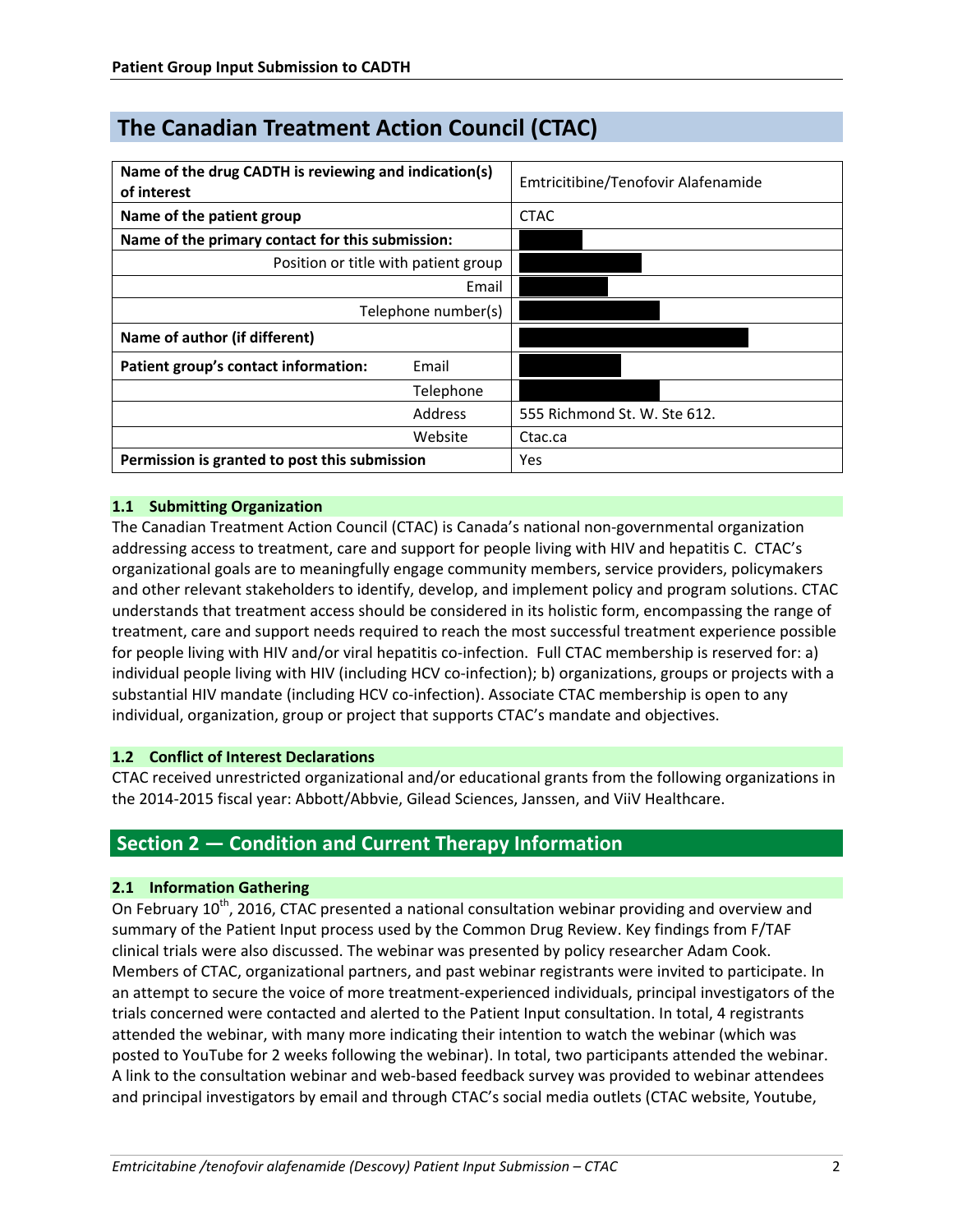Facebook, and Twitter). The survey was made available from February 10th, 2016 to February 23rd, 2016. In total, CTAC has compiled data from one survey respondent. This respondent identified themselves as HIV‐positive, Male, 33 years old, and from Alberta. The respondent has been living with HIV for 6 years while being on treatment for 1 of those years. The respondent identified as being treatment‐experienced with Truvada, Ritonavir, and Prezista. In addition to the results of the survey, survey data used in submissions for Stribild, Tivicay, Triumeq, Prezcobix, and E/C/F/TAF have been used to inform and support this patient submission.

#### **2.2 Impact of Condition on Patients**

HIV is a serious, life-threatening illness that threatens the immune system. Over time, if left untreated, HIV can compromise a person's immune system to the point that the body may no longer be able to fight off opportunistic infections. As of 2011, 71 300 Canadians are living with HIV (Public Health Agency of Canada). Access, administration of and adherence to highly‐active antiretroviral treatment (HAART) can control the progression of a person's HIV. In most cases, people taking HAART achieve an undetectable viral load (or viral suppression), the point at which there is so little HIV in the bloodstream (<50 copies/mL) that it cannot be detected by conventional medical technologies.

While achieving and maintaining an undetectable viral load via HAART means HIV‐positive people can live long lives and manage their HIV as a chronic illness, people living with HIV experience the effects of "accelerated aging". According to Centers for Disease Control and Prevention (CDC) HIV/AIDS surveillance data from 1985 to 2010, people with HIV are living longer, where more than 35% are aged 50 or older. As people living with HIV are aging, they are also more susceptible to inflammation and non‐ infectious co-morbidities, including bone fractures and renal failure, at earlier ages. From the literature, co‐morbidities, such as kidney, liver, and cardiovascular disease, are more common in people living with HIV than the general population. Increased risk of experiencing co-morbidities is due to several risk factors, including co-infection and antiretroviral treatments themselves. In a study, people living with HIV between ages 41‐50 are 16 times more likely than the general population to develop renal failure, and 46 times more likely to develop renal failure when over 60 years of age. When considering bone fracture risk, HIV+ people between the ages 40‐60 are 12‐16 times more at risk than those uninfected with HIV (Guaraldi G, et al. Outcomes Res. 2013 Sep 23;5:481‐8).

As a chronic illness, HIV can present a number of complications, and these can vary from day to day and from patient to patient. At CTAC, we know that many people living with HIV experience negative mental health outcomes, either as side effects from treatment, or from facing stigma, discrimination and related stress. One respondent, for example, noted that the biggest challenges are "*ignorance about HIV and healthy living and stigma attached to infection*". Another respondent noted, "*I was quite depressed and suicidal early on in my infection, and my caregivers had to deal with this*".

In 2011, the Canadian AIDS Society released a study that estimated a \$1.3 million total economic loss per Canadian living with HIV (analyzing statistics current through 2008). This includes a \$670 000 average loss per HIV‐positive person in labour productivity and a \$380 000 average loss in quality of life. As a result of being on HIV treatment, one respondent noted that his quality of life has improved significantly. One respondent stated, "*…energy, quality of life, appetite, sleep and other anxieties greatly diminished as result of healthier living and immune system. I have also left a [sic] AISH (disability provincial Alberta) and returned to work full time*". Many people living with HIV experience fatigue, both before and after they initiated treatment, making it difficult to maintain diet, exercise routines, and even to work. A few respondents stated that their quality of life in these areas has improved as a result of treatment, including one respondent who said, "*Quality of life has improved because I am not as*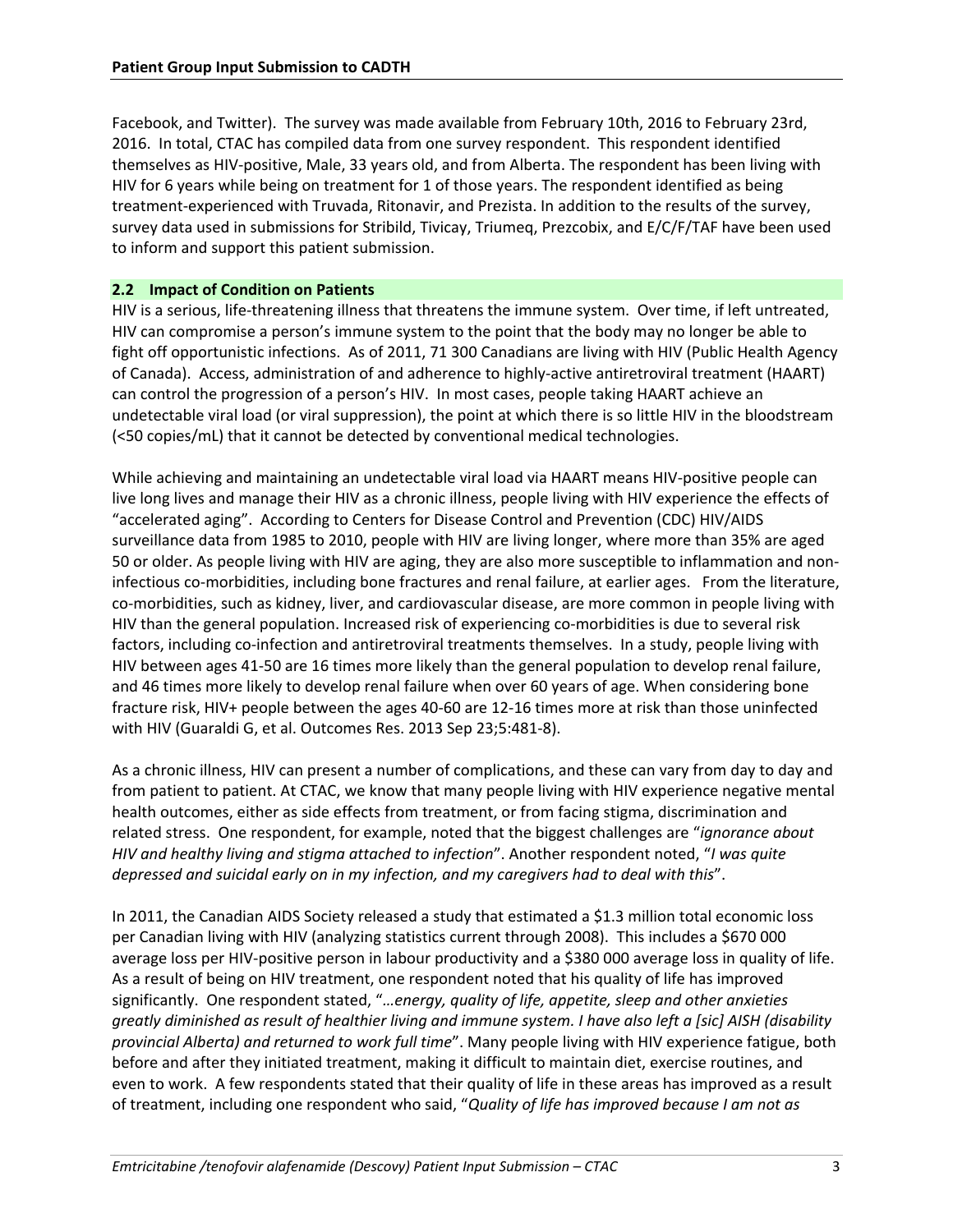*fatigued as previously*". Another respondent noted, "*I feel 'Non‐toxic' again. Finding out I was HIV+ and living with a very high viral load did a number on my self‐esteem and my ability to socialize and engage fulsomely. I am also considered a rapid progressor so I would likely have died by now without treatment*".

Many people living with HIV experience intersecting vulnerabilities conditioned by the social determinants of health – the social and structural conditions in which people are born, live, work and age, shaped by the distribution of money, power and resources at the local, national and international levels. There have been a few respondents as well as caregivers who have noted the substantial impact that the social determinants of health, particularly living conditions, have had on managing their HIV, including:

*"Affordable access to treatment is currently an issue a lot of PHA'S in Manitoba (Particularly those without some form of co‐insurance) struggle with. This has resulted in additional stress, particularly when viral load is now considered a co‐factor in non‐disclosure cases".* 

*"I required compassionate access to treatment at the beginning of taking treatment because I had been self‐employed and my income taxes were not up to date. Trillium Drug Benefits are only available if your financial ducks are all in a row."* 

*"Moving from Alberta to Manitoba was a traumatic experience because of the change of reality in formularies and coverage. It took additional support to work through some of these issues."* 

*"back in 2006 i had left Ontario for more than 3 months, i had 50 platelets and 90 cd4 count and ohip did not allow me access. I came back to the province without a home. I had no support to adhere, i was physically weak to make it to docs.[sic]"* 

As a result, HIV is a complicated illness that requires treatment options that can be tailored to individual needs, delivered in innovative capacities that bolster access to treatment, care and support, such as treatment outreach programs, low‐threshold health care services, adherence programs and social supports.

#### **2.3 Patients' Experiences With Current Therapy**

HIV is a complex illness and people living with HIV have varying responses to treatments that are currently available. Most people living with HIV are able to work with their physicians to find a therapeutic regimen that achieves viral suppression. However, some people living with HIV are not able to achieve viral suppression, despite trying multiple treatment regimens. Additionally, treatment adherence (taking medication *when* prescribed, *as* prescribed) is necessary for treatment to be effective; non-adherence can lead to drug class resistance, requiring the adoption of a new regimen selected from fewer available treatment options. As a result, having the maximum possible treatment options available is of clinical importance.

From the survey, the respondents indicated current use of Truvada for one-year. The respondent was pleased with their medication, stating "I achieved undetectable status after one month of treatment. I have had no complications from my treatment." The respondent went on to celebrate the tolerability of their treatment, saying "I experienced no side effects from my treatment."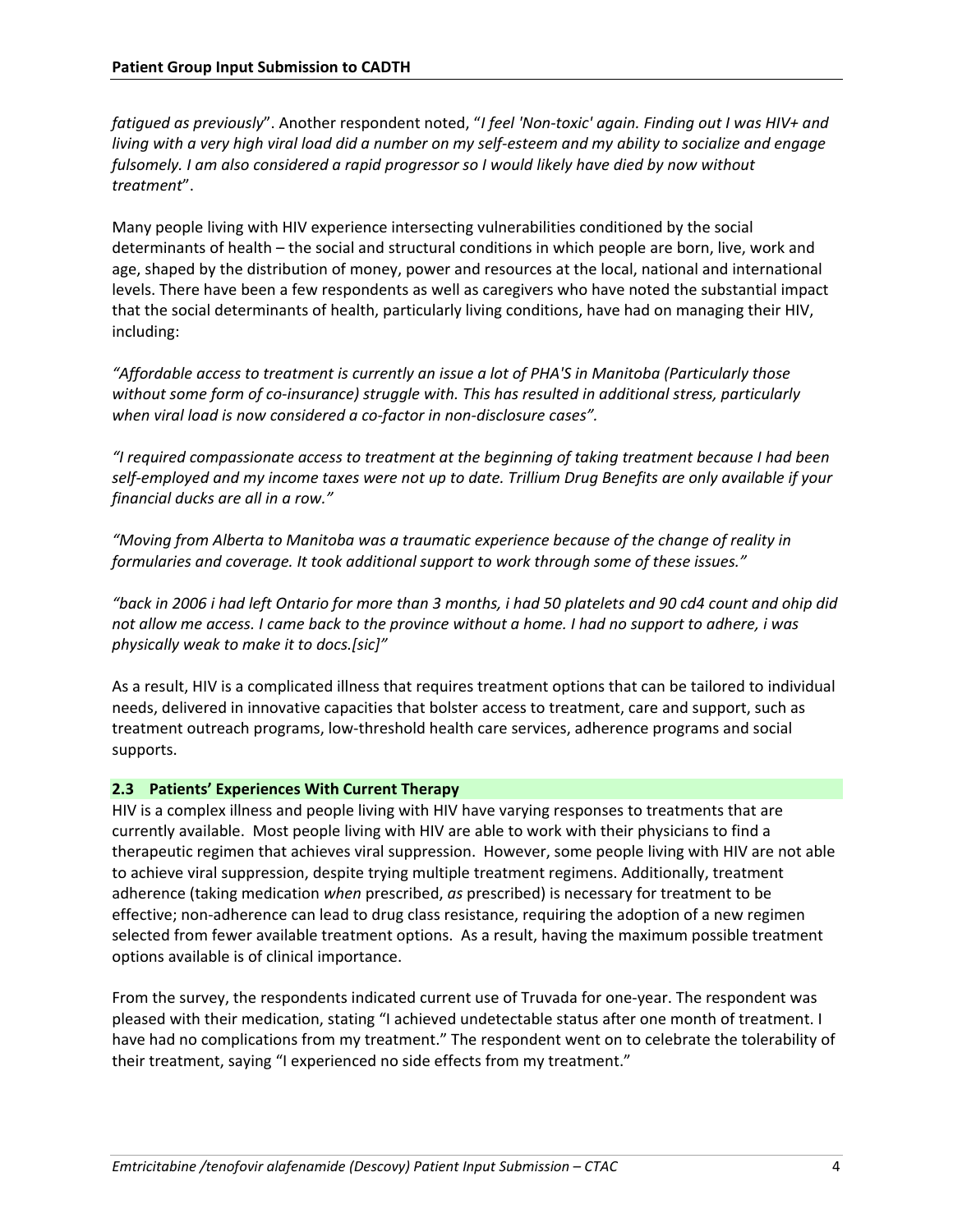One respondent noted his experience with their current regimen as fairly positive, stating, "*My viral load has been undetectable since within one month of commencing treatment in 2009. Until my current ARV regimen, health complications resulting from the toxicity of previous Rx medications were hepatic and renal deterioration. Hypercholesterolemia and bone density loss are also suspected collateral damage*". Another respondent indicated that current therapy is,"*… very effective regardless of the awful side effects, I am still undectable [sic] just like with the previous treatment, it didn't take time to function, i [sic] was ok before but doctor pushed me to change meds]*". In terms of side effects, both participants indicated fatigue, nausea and diarrhea as the most common adverse events, and one respondent indicated insomnia and depression as additional side effects of current treatment. When asked how they cope with current side effects, one respondent indicated, "*I try to sleep and well*", while the other respondent stated, "*I take supplements*". When asked if being on HIV treatment has improved quality of life, one respondent indicated no impact, while the other stated a positive impact, particularly around "*…energy level, work life, home life, relationship with pet, etc…*".

The Truvada‐experienced F/TAF respondent elaborated further on their improved health outcomes, stating "...my quality of life has improved greatly as my energy level has increased as well as my ability to sustain relationships as I am not afraid of transmission.

Patient responses from the Stribild, Tivicay, Triumeq, and Prezcobix surveys also indicated several advantages and challenges with current therapy. One respondent from a survey on Stribild indicated taking a Viramune and Truvada based regimen, and noted cardiovascular events, including a stroke, gum disease, lipodystrophy, and fatigue as adverse events. The respondent stated that he has been managing these side effects through the following: "*I deal with them by staying physically active and living a balanced lifestyle. I do not drink alcohol or smoke cigarettes. I remain involved in social activities, family activities and push myself to go out and stay busy with projects. I do a lot of volunteer work".*  Another respondent from the Tivicay patient input survey stated that s/he has experienced several gastrointestinal adverse events due to ritonavir, specifically "… *GI distress, diarrhea, gas, weight gain",*  while a respondent who participated in the Triumeq patient input survey currently on a darunavir based therapy noted side effects as being "*minor*", and indicated that s/he was able to suppress their virus to undetectable levels.

Three previous respondents from the Prezcobix consultation noted experiencing adverse events as a result of their current treatment. One respondent who was taking a darunavir/ritonavir based regimen noted these adverse events as, *"High cholesterol...Loose stools…",*and indicated taking finofibrate and omega 3 as a way to alleviate these symptoms, while another respondent currently taking Complera noted, "*Fatigue‐ Trying to sleep early, but not working and changed my diet; zero Big stomach‐ tried changing diet‐zero results".* The third respondent who is currently taking Isentress for the past four years noted "*wasting"* as a side effect, although mentioned that physical activity, particularly exercising at the gym, has helped alleviate this adverse event. For this respondent, while a benefit of being on treatment has been "*Less fear of catching opportunistic infections*", a challenge has been *"rehabilitation from sickness to health and back into the workplace".* The three respondents commented on the impact that being on treatment has had on their quality of life. One respondent stated that quality of life has remained the same since being on HIV treatment, while another noted that his quality of life has improved, and the third respondent indicated a decrease in quality of life since being on HIV treatment and stated, "…*I'm more depressed than I used to be".*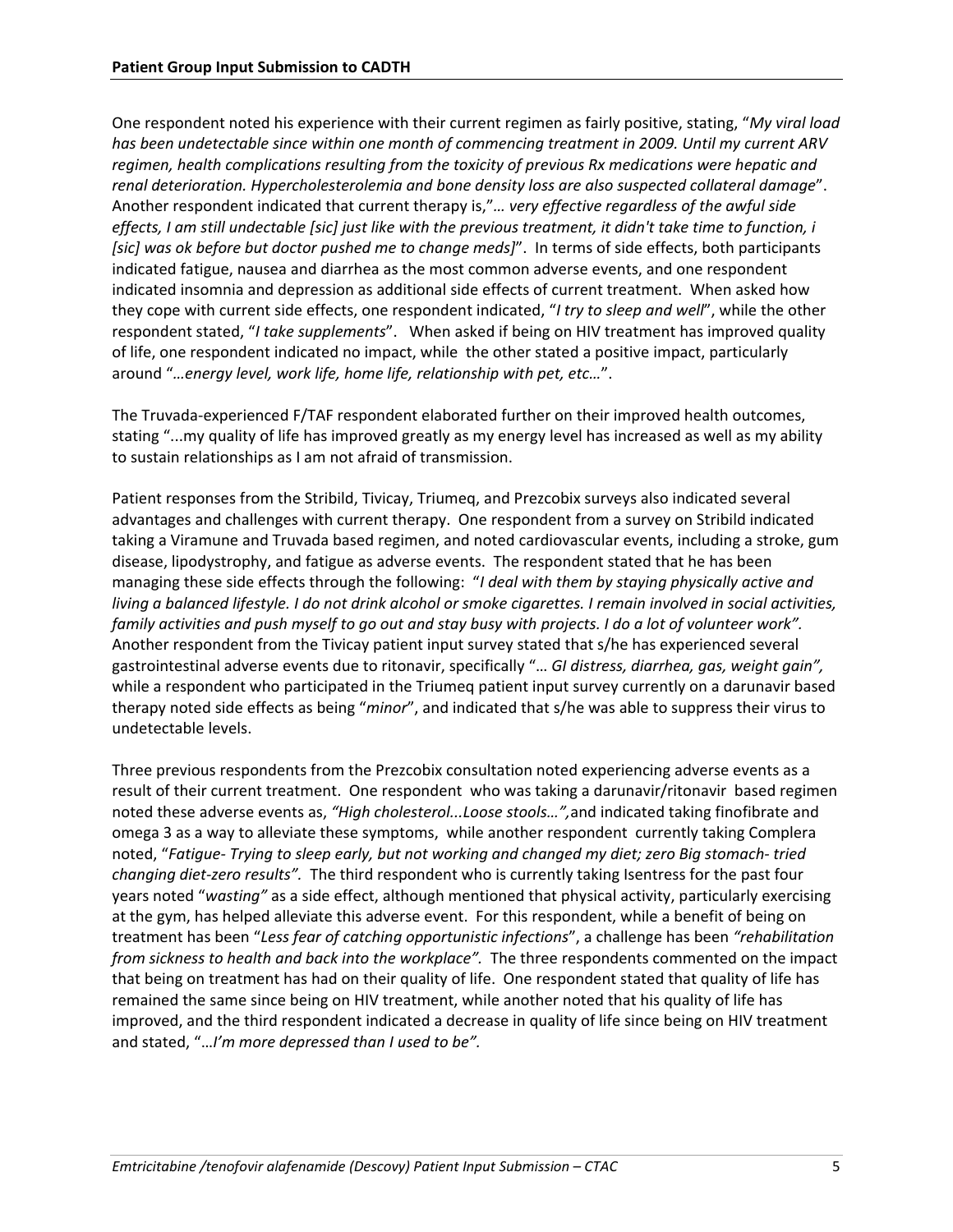#### **2.4 Impact on Caregivers**

From the E/C/F/TAF patient input consultation, both respondents indicated the impact that living with HIV has had on themselves, caregivers and/or service providers. One respondent stated, "*In the past, my biggest challenge has been to explain to my employer periodic requests to make adjustments to my work schedule in order to seek medical advice and treatment ‐ especially when I had consultations and follow‐ups with my family doctor, ID specialist, nephrologist, ENT specialist and GI specialist within the same general period of time. My health challenges were most certainly linked with side effects to my treatment at the time*". The other respondent noted that " *time, assistance with navigating the social*  safety net, acting as a resource person, providing support, these challenges are linked to side effects that *did not let me make it to docs [sic]*".

The F/TAF respondent noted specific issues stemming from living in a rural area, identifying that "the only barrier I have is the distance to travel to get to my appointments in Edmonton Alberta from Red Deer Alberta." This is a common concern and barrier of many HIV patients, with the respondent in question elaborating that "travel costs are the major challenge I face to getting to my appointments. My local ASO helps with that though."

Respondents from previous patient input surveys (Stribild, Tivicay, Triumeq, and Prezcboix) noted substantial impact on caregivers looking after patients living with HIV. In the Prezcobix consultation, one female respondent from Alberta noted, *"HIV/AIDS agencies in Fort McMurray are stressful because for clients to get emergency funding [sic]. They have to go through a lot, like having to go to Alberta works to see if they can fund the trip. When we travel to Edmonton, we pay for both travel and accommodation in hotels [sic]. Or make a day trip which is 12 hours to go and come back, and no stressful. It costs us \$270 (bus fare, taxi fare, hotel and food)".* A second respondent stated that "*providing support*" was a challenge that caregivers and/or service providers face when providing care to a person living with HIV.

Other respondents from previous patient input surveys highlighted that staff time, funding, transportation and other associated costs, acted as barriers to providing support and had a negative impact on patient treatment adherence, mental health and other determinants of health. One caregiver stated, "*I think caregivers and/or service providers, including myself, struggle against messaging that strictly biomedical answers are appropriate for the treatment of HIV+ people. While the treatment advances have proven benefits, I feel a holistic approach will prove more beneficial than simply a biomedical one. I think there are many intersecting factors which must be addressed which treatment on its own cannot. I am not sure if this is linked to side effects or adverse reactions, however these issues fall victim to the same messaging. It is my personal experience that discussing treatment options in certain situations is a non‐issue when the person doesn't know where their next meal is coming from or where they are sleeping that night, two serious problems in much of the HIV+ population".*

On respondent also noted the difficulties associated with being obliged to seek services from specialists: "*At times it is confusing as the various specialists involved do not communicate with each other and each physician manages my dossier as a separate entity, when in fact, all of the health issues necessitating a specialist are inter‐related",* while another two respondent indicated *"understanding the episodic nature of the illness even when on treatment and allowing for the flexibility to work hours that meet that"* as a challenge for caregivers and "…*side effects can make sticking to treatment difficult. I think caregivers look to their loved one's adherence to treatment as assurance of their wellness and endurance. Therefore side effects can have major implications for caregivers in terms of peace of mind.*"